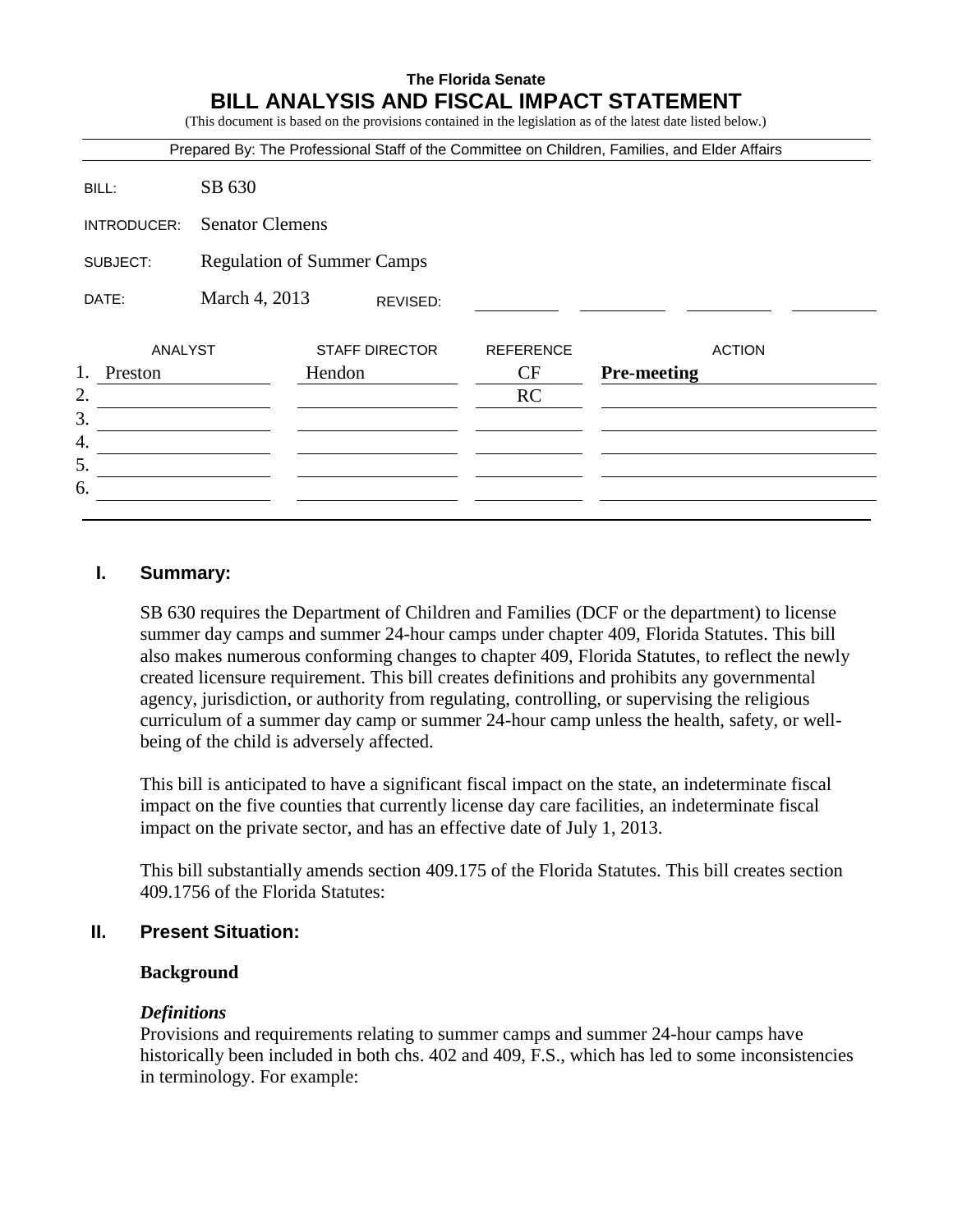- Chapter 409, F.S., defines the term "summer day camp" to mean "recreational, educational,  $\bullet$ and other enrichment programs operated during summer vacations for children who are 5 years of age on or before September 1 and older.<sup>1</sup>
- Chapter 409, F.S., defines the term "summer 24-hour camp" to mean "recreational, educational, and other enrichment programs operated on a 24-hour basis during summer vacation for children who are 5 years of age on or before September 1 and older, that are not exclusively educational.<sup>2</sup>
- "Summer day camps" and "summer camps having children in full-time residence" are specifically excluded from the definition of the term "child care facility" in ch.  $402$ , F.S. $3$
- "Summer or recreation camps" are specifically excluded from the definition of the term "residential child-caring agency in ch.  $409$ , F.S. $<sup>4</sup>$ </sup>
- The term "summer recreation camps" while used in both chs. 402 and 409, F.S., is not defined in either chapter.<sup>5</sup>
- Camps that are operated at times of the year other than summer, such as during the December holidays and spring break are not defined or addressed in statute.

# **Background Screening**

Chapter 435, F.S., governs background screening standards and requirements for employment:

- **Level 1 screening standards** Employees required by law to be screened pursuant to Level 1 standards must undergo background screening which includes, but need not be limited to, employment history checks and statewide criminal correspondence checks through the Florida Department of Law Enforcement (FDLE), and a check of the Dru Sjodin National Sex Offender Public Website, and may include local criminal records checks through local law enforcement agencies.<sup>6</sup>
- **Level 2 screening standards**  Employees required by law to be screened pursuant to Level 2 standards must undergo a security background investigation which includes, but need not be limited to, fingerprinting for statewide criminal history records checks through the Department of Law Enforcement, and national criminal history records checks through the Federal Bureau of Investigation, and may include local criminal records checks through local law enforcement agencies.<sup>7</sup>
- **Disqualifying offenses** Level 1 and Level 2 screenings must ensure that no person has been arrested for and is awaiting final disposition of, has been found guilty of, regardless of adjudication, or entered a plea of nolo contendere or guilty to, or has been adjudicated delinquent and the record has not been sealed or expunged for, any of an expansive list of specified offenses.<sup>8</sup>

8 *Id*.

 $\overline{a}$ 

<sup>1</sup> Section 409.175(2)(1), F.S.

<sup>2</sup> Section 409.175(2)(m), F.S.

<sup>3</sup> Section 402.302, F.S.

<sup>4</sup> Section 409.175, F.S.

<sup>5</sup> The term "recreational camp" is defined in s. 513.01, F.S. These camps are regulated by the Department of Health.

<sup>6</sup> Section 435.03, F.S.

<sup>7</sup> Section 435.04, F.S.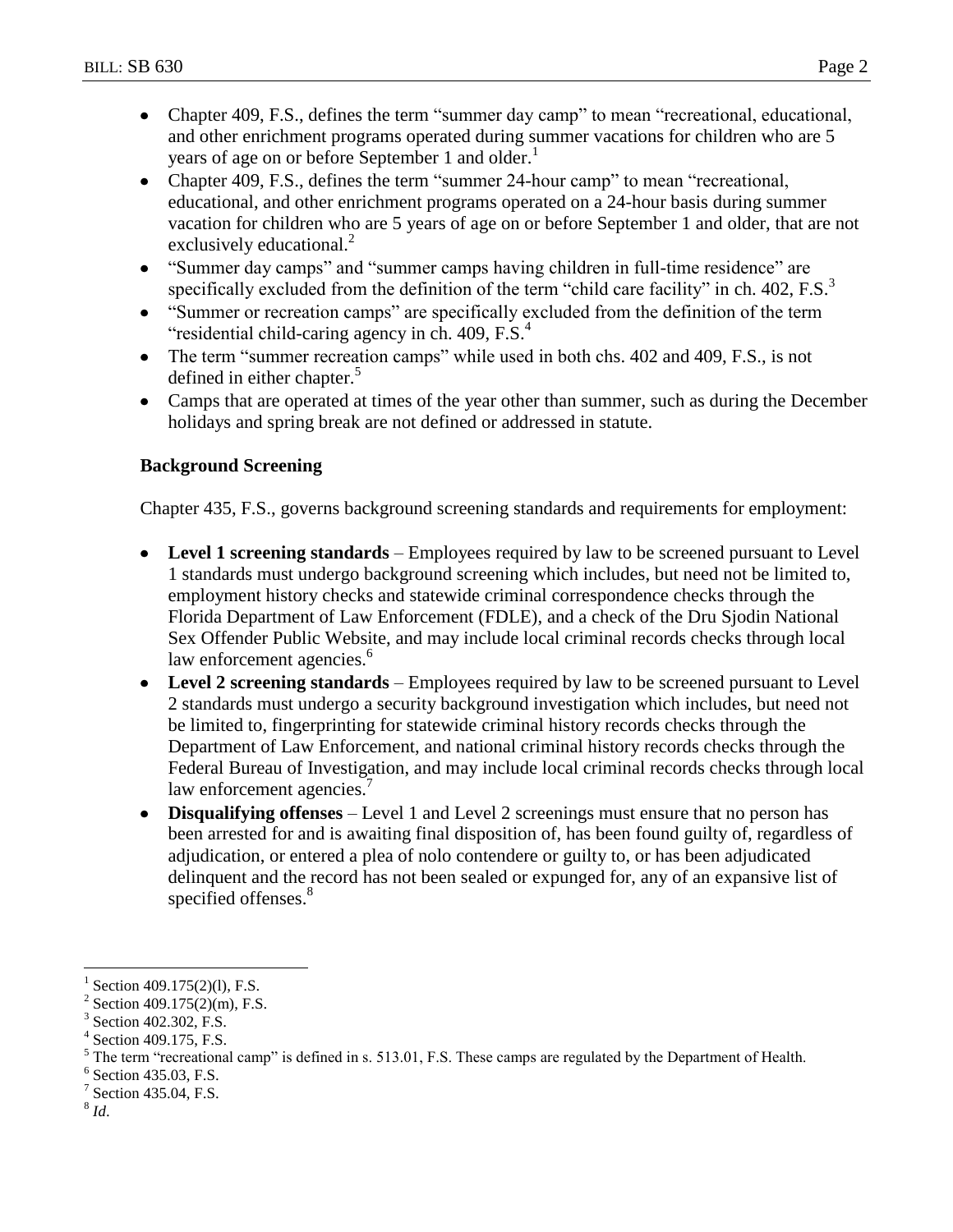**Exemptions from disqualification** – The head of the appropriate agency may grant to any  $\bullet$ employee otherwise disqualified from employment an exemption from disqualification under a number of specified circumstances.<sup>9</sup>

The determination as to personnel required to be screened and the level of screening needed is set forth in substantive law governing each activity in which employees are required to be screened.

In 1987, the Legislature provided an exemption for "human resource personnel" other than owners and operators of summer recreation camps, summer day camps and summer 24-hour camps from the requirement to be fingerprinted for employee screening under either ch. 409, F.S., (which governs employees and owner/operators of child-placing agencies, family foster homes, and residential child-caring agencies) or ch. 402, F.S., (which governs child care facilities). These personnel were, however, required to comply with all other screening requirements.<sup>10</sup>

The term "human resource personnel" was not defined in either ch. 402 or ch. 409, F.S.

- The definition of the term "child care personnel" found in ch. 402, F.S., included the following: "For purposes of screening, the term shall also include persons who work in child care programs which provide care for children 15 hours or more each week in public or nonpublic schools, **summer day camps**, family day care homes, or those programs otherwise exempted under s. 402.316, F.S.<sup>311</sup> This definition and the specific language of s. 402.316, F.S., require the screening of the personnel of these facilities despite their being otherwise exempt from licensure requirements.<sup>12</sup> This definition did not include personnel working in summer 24-hour camps. In 2010, the legislature removed the reference to "summer day camps" from the definition. $13$
- The definition of the term "personnel" in ch. 409, F.S., included the following: "For the purposes of screening, the term "personnel" shall… include owners, operators, employees, and volunteers working in **summer day camps**, or **summer 24-hour camps** providing care for children. A volunteer who assists on an intermittent basis for less than 40 hours per month shall not be included in the term "personnel" for the purposes of screening, provided that the volunteer is under direct and constant supervision by persons who meet the personnel requirements of this section."<sup>14,15</sup>

 $\overline{a}$ <sup>9</sup> Section 435.07, F.S.

<sup>&</sup>lt;sup>10</sup> Chapter 87-141, Laws of Fla. (s. 409.1758, F.S. effective 2009)

 $11$  Section 402.316, F.S., relates to child care facilities which are exempt from licensing requirements due to their affiliation with church or parochial schools.

 $12$  Section 402.302(3), F.S.(2009).

<sup>&</sup>lt;sup>13</sup> Chapter 2010-114, Laws of Fla.

 $14$  Section 409.175(2)(i), F.S. (2009).

<sup>&</sup>lt;sup>15</sup> In 2010, the Legislature revised the criteria for volunteers to read: "A volunteer who assists on an intermittent basis for less than 10 hours per month shall not be included in the term "personnel" for the purposes of the screening requirement of this section is always present and has the volunteer in his or her line of sight." Chapter 2010-114, F.S.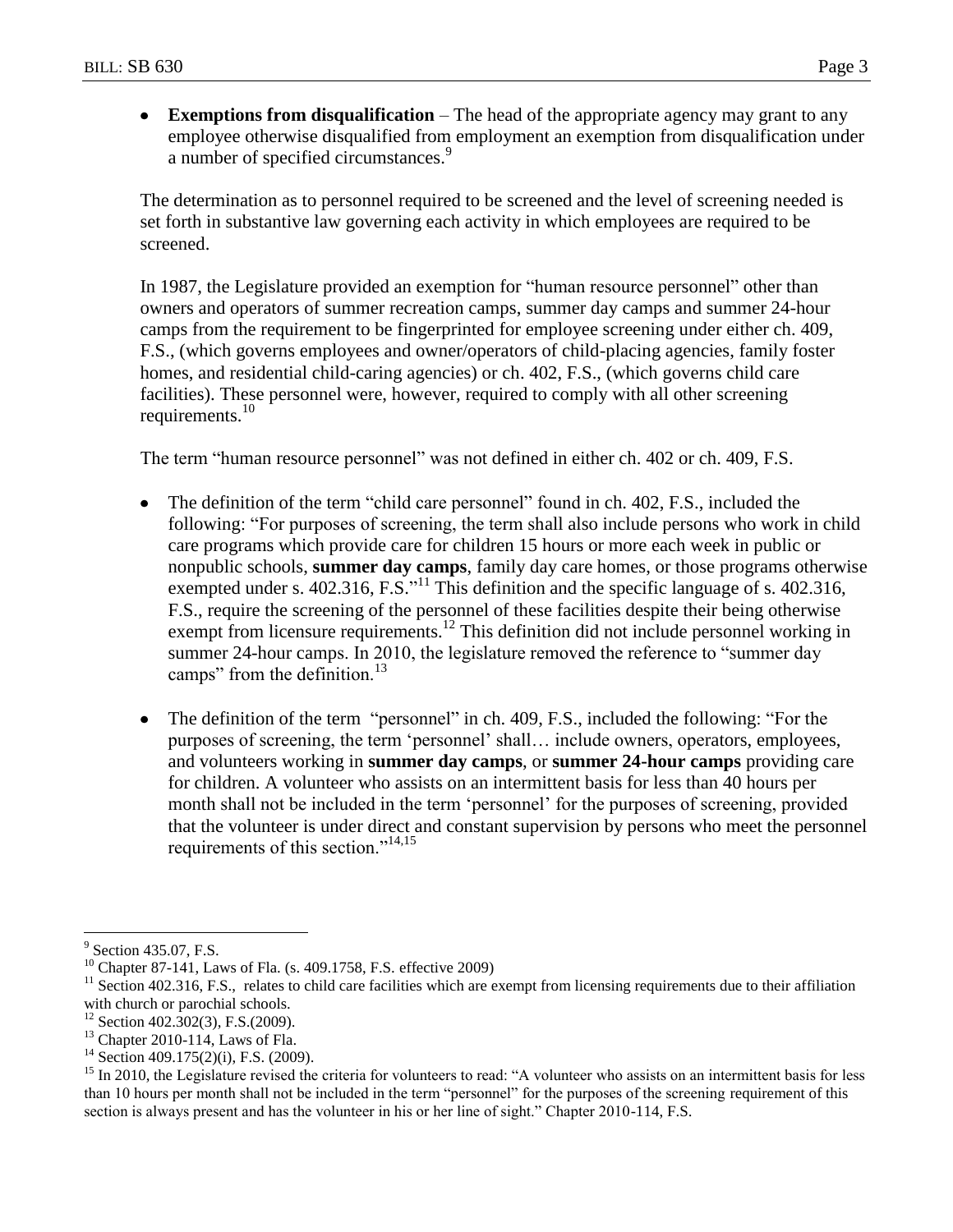In 2010, the legislature repealed s. 409.1758, F.S., relating to screening for summer camp personnel, which means that all summer camp and summer 24-hour camp owners, operators, employees and volunteers that assist more than 10 hours per month must currently comply with Level 2 background screening. $16$ 

Concurrent with the repeal of s. 409.1758, F.S., the department began a campaign to notify summer day camps and summer 24-hour camps of the new screening requirements, created news releases for media outlets throughout the state, and created and mailed a flyer explaining the new screening requirements to numerous summer camps. DCF worked with community partners, such as Florida's Office of Early Learning's Resource and Referral unit and local Early Learning Coalitions, to obtain a listing of summer camps, and conducted an internet search to identify summer camps. Identifying the summer camps operating in Florida is difficult because they are exempt from regulatory oversight, and there is no registration or other self-identification requirement.<sup>17</sup>

Because summer camps and summer 24 hour camps are transient in nature and because they are currently not subject to licensure, the department faces a challenge in not only identifying camps and notifying them of the background screening requirements, but also in ensuring that camps comply with the background screening law. As part of a review by the department"s Office of the Inspector General, staff chose a sample of 50 of the 532 summer camps on a list identified by the Office of Early Learning and found that:

- $\bullet$ Only 19 of the 50 summer camps could be verified as being registered with the department"s background screening office"s Caretaker Screening Information System (CSIS) as of August 19, 2011; and
- For 16 of those 19 camps, there was verification of screened applicants in CSIS.<sup>18</sup>

The department has also established a protocol for public reporting and receipt of complaints alleging background screening violations by summer camps. DCF logs such complaints and investigates within 48 hours. If the allegations are substantiated, DCF works with the summer camp to expedite the screening of the owners, operators, employees and volunteers. If the summer camp will not comply with screening requirements, DCF will seek closure of the camp. $^{19}$ 

In March 2013, the department plans to release the "Summer Camp Voluntary Registration Portal." The portal will provide summer camps with the opportunity for free advertising to parents and the general public through the department's website. To register a summer camp in the portal, the summer camp operator must provide the camp"s assigned identification numbers, which are mandatory for the completion of background screening and can be obtained only when the summer camp establishes an account with DCF's Background Screening Unit.<sup>20</sup>

 $\overline{a}$ 

<sup>16</sup> Chapter 2010-114, Laws of Fla.

<sup>&</sup>lt;sup>17</sup> Department of Children and Families. *Staff Analysis and Economic Impact*. *SB* 630. (Feb. 11, 2013).

<sup>&</sup>lt;sup>18</sup> Department of Children and Families. Office of the Inspector General. Internal Audit. Assurance Report, Background Screening Office. Project No. A-1112DCF-010. (Jan. 20, 2012).

<sup>&</sup>lt;sup>19</sup> Department of Children and Families. *Staff Analysis and Economic Impact. SB 630*. (Feb. 11, 2013).

 $\real^{20}$   $Id.$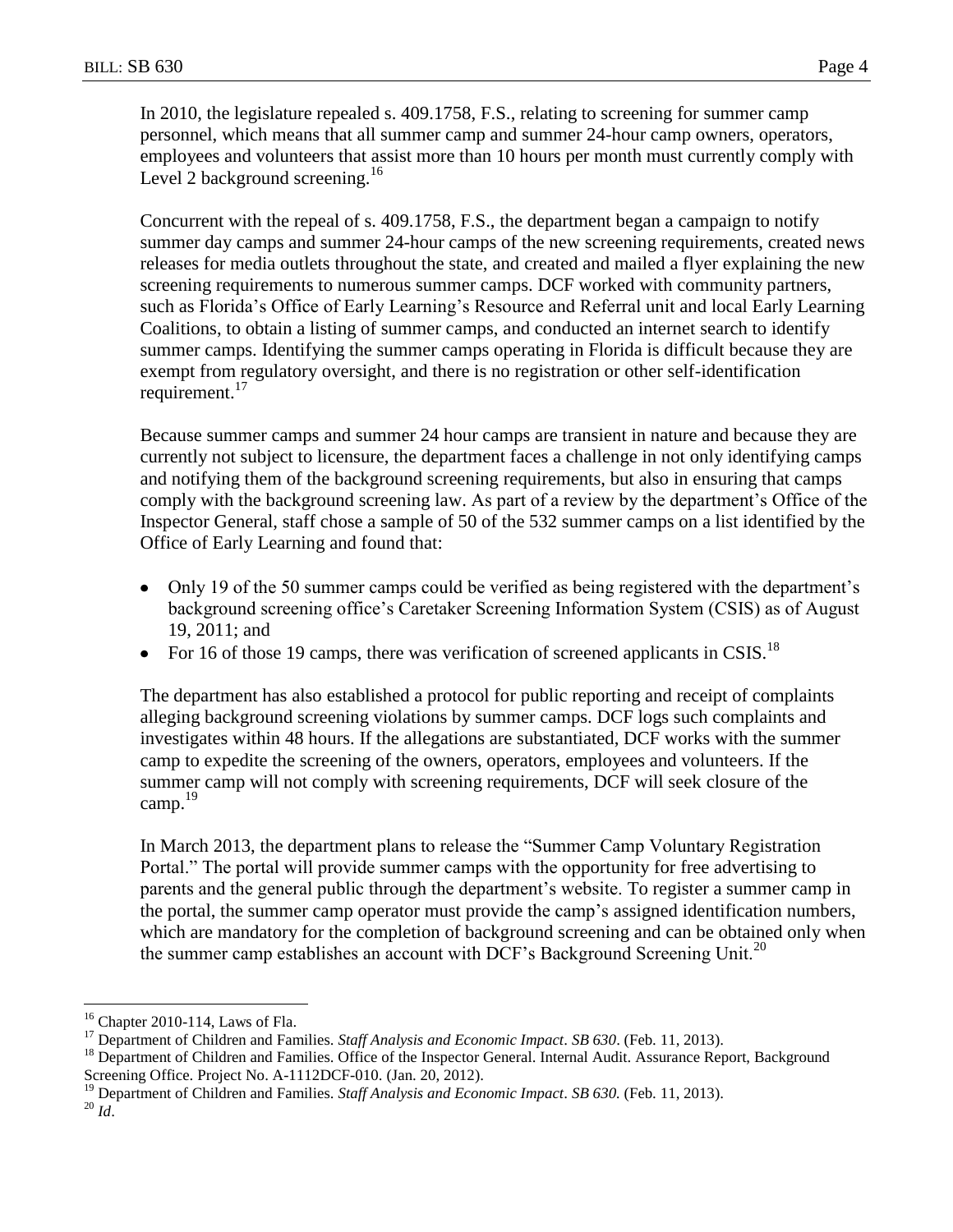The department is authorized to adopt rules relating to the screening requirements for summer day camps and summer 24-hour camps.<sup>21</sup> DCF is currently preparing the Notice of Rule Development and will schedule public workshops to solicit input on the proposed language. The rules will, among other things, require summer programs to register with DCF through the web portal. This will enable the web portal to become the foundation for a comprehensive listing of summer camp programs in Florida, which will improve DCF's ability to track the programs to ensure they are completing background screening for employees and volunteers.<sup>22</sup>

## **DCF Licensure Authority**

The department licenses child-placing agencies, family foster homes, and residential child-caring facilities under ch.  $409$ , F.S.<sup>23</sup> In addition, DCF licenses child care facilities in all but five counties<sup>24</sup> of the state under ch.402, F.S. In these five counties, local governments issue the child care licenses and are responsible for the licensing reviews pursuant to s. 402.306, F.S. Licensing reviews include at least two face-to-face visits annually. Section 402.308(3) requires annual relicensing and review, but DCF requires a more frequent inspection. Child care licensees pay fees for licensing. This fee, set forth in s. 402.315, F.S., is \$1.00 per year per child, with a minimum of \$25.00 and a maximum of \$100 annually per center.

Florida law expressly prohibits the department from licensing summer day camps or summer 24 hour camps, but does allows DCF access to the personnel records of these facilities to ensure that background screening requirements have been met. Under current law, summer day camps and summer 24-hour camps are not licensed by DCF or by any other regulatory body or agency.<sup>25</sup>

In March 2012, the *Palm Beach Post* published a series of articles related to the harm that has occurred to children as a result of attending unlicensed summer camps where employees were either not screened or improperly screened. One article in the series reported the following:<sup>26</sup>

- Florida camps are completely unregulated. Nobody knows how many operate here. Nobody checks up on the people who run them.
- Florida is one of six states that don't license camps in some form. Its population of 19 million dwarfs the others on the list: North Carolina, Washington, Missouri, New Mexico and South Dakota.
- The state's system of safeguarding kids in child-care centers relies on licensing. State regulators inspect day cares and other licensed businesses to ensure employees are thoroughly screened. There are no such requirements for camps.
- Children are harmed regularly in Florida summer camps. Since 2000, at least 50 children have been victimized in summer programs, or abused by workers the kids first encountered at camp organizations. Because child sexual abuse often goes unreported - one estimate puts the

 $\overline{a}$ 

<sup>&</sup>lt;sup>21</sup> Section 409.175(5)(a), F.S.

<sup>22</sup> Department of Children and Families. *Staff Analysis and Economic Impact*. *SB 630.* (Feb. 11, 2013).

<sup>&</sup>lt;sup>23</sup> Section 409.175, F.S.

<sup>&</sup>lt;sup>24</sup> Those counties are Broward, Hillsborough, Palm Beach, Pinellas and Sarasota.

<sup>&</sup>lt;sup>25</sup> Section 409.175(6)(k), F.S.

<sup>26</sup> Michael LaForgia. The Palm Beach Post. *Weak laws pave way for child sexual abuse*.(Mar. 4, 2012), *available at*  <http://www.palmbeachpost.com/news/news/state-regional/weak-laws-pave-way-for-child-sexual-abuse-2/nLhPP/> (last visited Feb. 27, 2013).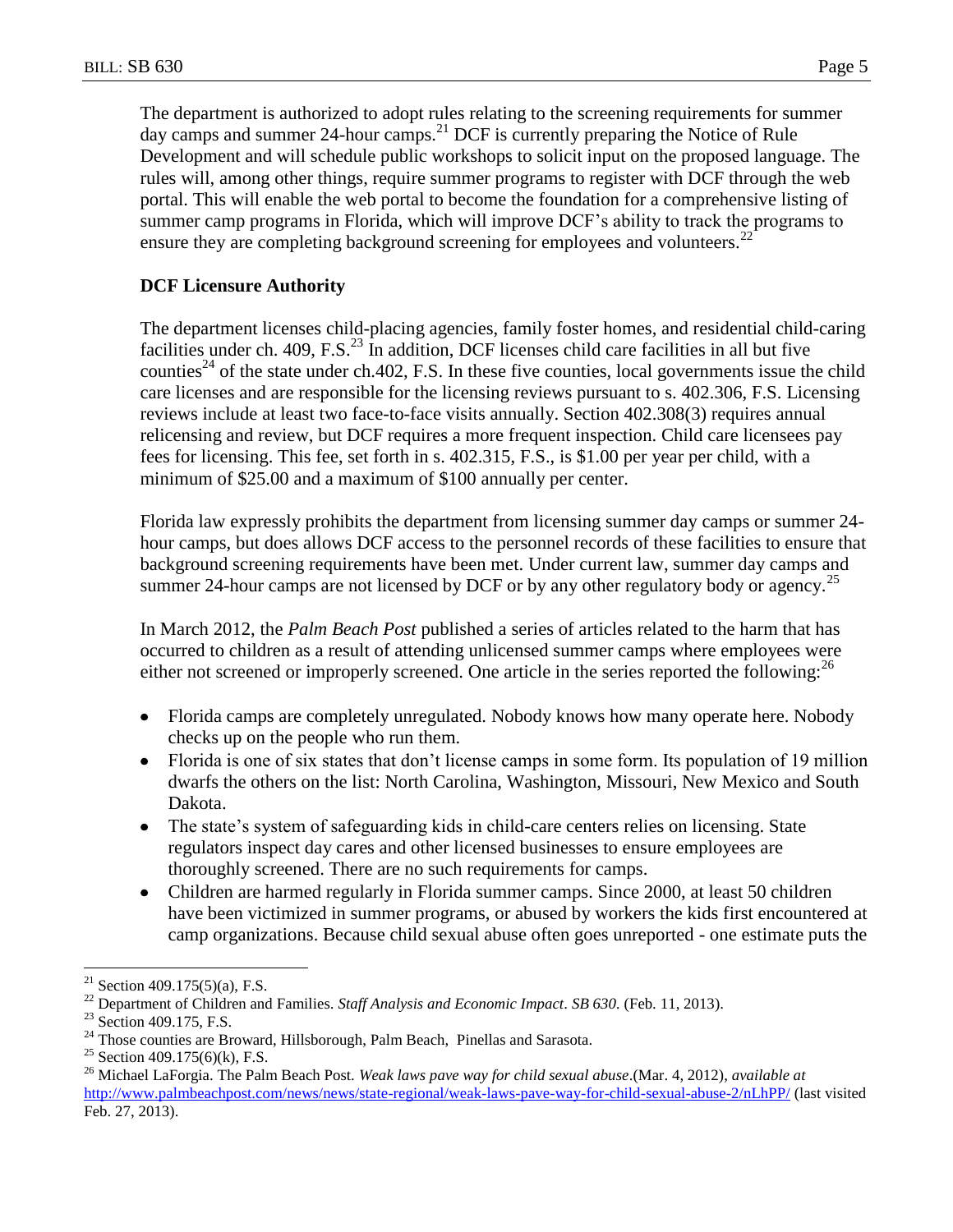reporting rate at one in 20 cases - that figure likely under-represents the number of victims statewide.

- All 50 states consider child molesters and other sex offenders so dangerous that the government tracks their movements, but nothing stops them from working in Florida camps. More than a few got jobs in summer programs.
- In scores of other cases, rapists, murderers and other violent criminals have led organizations that often run camps. Roughly 170 church or neighborhood youth programs have been operated by felons statewide, including more than two dozen businesses led by child molesters or other sex offenders.
- The groups are disproportionately clustered around the state"s poorest neighborhoods.

## **III. Effect of Proposed Changes:**

**Section 1.** of the bill makes conforming changes to s. 409.175, F.S.. to reflect the requirement to license summer day camps and summer 24-hour camps in the newly created s. 409.1756, F.S.

**Section 2.** of the bill creates s. 49.1756, F.S., that does the following:

- States that the purpose of the section is to provide for the establishment of licensing and screening requirements for summer day camps and summer 24-hour camps;
- Prohibits any governmental agency, jurisdiction, or authority from regulating, controlling, or supervising the religious curriculum of a summer day camp or summer 24-hour camp unless the health, safety, or well-being of the child is adversely affected;
- Creates definitions for the terms "license," "operator," "owner," "personnel," "screening," "summer day camp," and "summer 24-hour camp;"and
- Requires an application for a license to be made on forms provided by and in a manner  $\bullet$ prescribed by the department and requires the department to determine the good moral character of an applicant.

**Section 3**. of the bill provides an effective date of July 1, 2013.

# **IV. Constitutional Issues:**

A. Municipality/County Mandates Restrictions:

None.

B. Public Records/Open Meetings Issues:

None.

C. Trust Funds Restrictions:

None.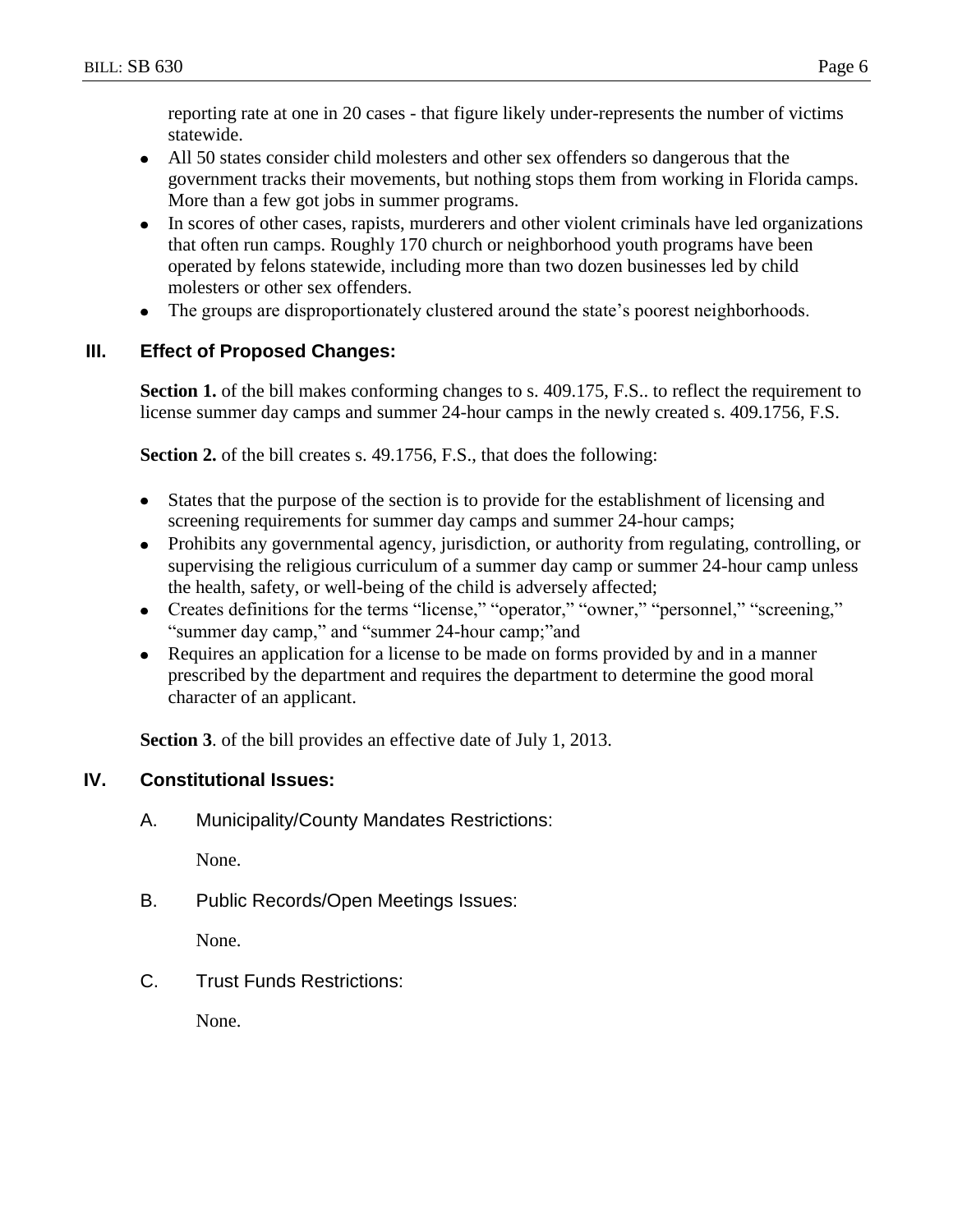## **V. Fiscal Impact Statement:**

A. Tax/Fee Issues:

None.

B. Private Sector Impact:

The department reports that SB 630 would impact all summer day camps and 24-hour summer camps. Camps may incur costs in order to meet the health and safety standards; such as, staff to child ratios, square footage requirements and meeting current fire safety codes. Specific costs cannot be determined as it will be dependent upon the standards developed by the department as well as the physical environment, size and location of the summer camp or summer 24-hour camp. $27$ 

C. Government Sector Impact:

| <b>Fiscal Impact</b>       | <b>Fiscal Year 2013-14</b> |              |  |
|----------------------------|----------------------------|--------------|--|
| <b>DCF</b>                 | <b>FTE</b>                 | <b>Total</b> |  |
| Update licensing system    |                            | \$20,000     |  |
| IT Equipment               |                            | \$597,076    |  |
| <b>Expenses</b>            |                            | \$325,169    |  |
| Licensing staff            | 287                        | \$18,468,729 |  |
| Background screening staff | 53                         | \$2,722,033  |  |
| <b>Total</b>               |                            | \$22,133,007 |  |

The department reports the following fiscal impact to the agency:  $28$ 

The department also reports that the five local licensing counties will incur costs based on the assumption that these counties will promulgate ordinances that meet or exceed those of the state, will identify and notify potential summer camp and 24-hour camp programs, and will hire, train and equip staff to license and regulate summer camps.<sup>29</sup>

# **VI. Technical Deficiencies:**

On lines 22 and 23 "summer 24-hour camps, and summer day camps" should read, "summer day camps, and summer 24-hour camps" for consistency.

Summer camps appear to be more similar to child care facilities licensed pursuant to ss. 402.301 – 402.319, F.S., than they are to the child placing and caring agencies and family foster homes licensed under s. 409.175, F.S. Provisions relating to the licensure of summer day camps and summer 24-hour day camps may be more appropriately placed in ch. 402, F.S.

 $\overline{a}$ <sup>27</sup> Department of Children and Families. *Staff Analysis and Economic Impact*. *SB 630.* (Feb. 11, 2013)

<sup>28</sup> *Id*.

<sup>29</sup> *Id*.